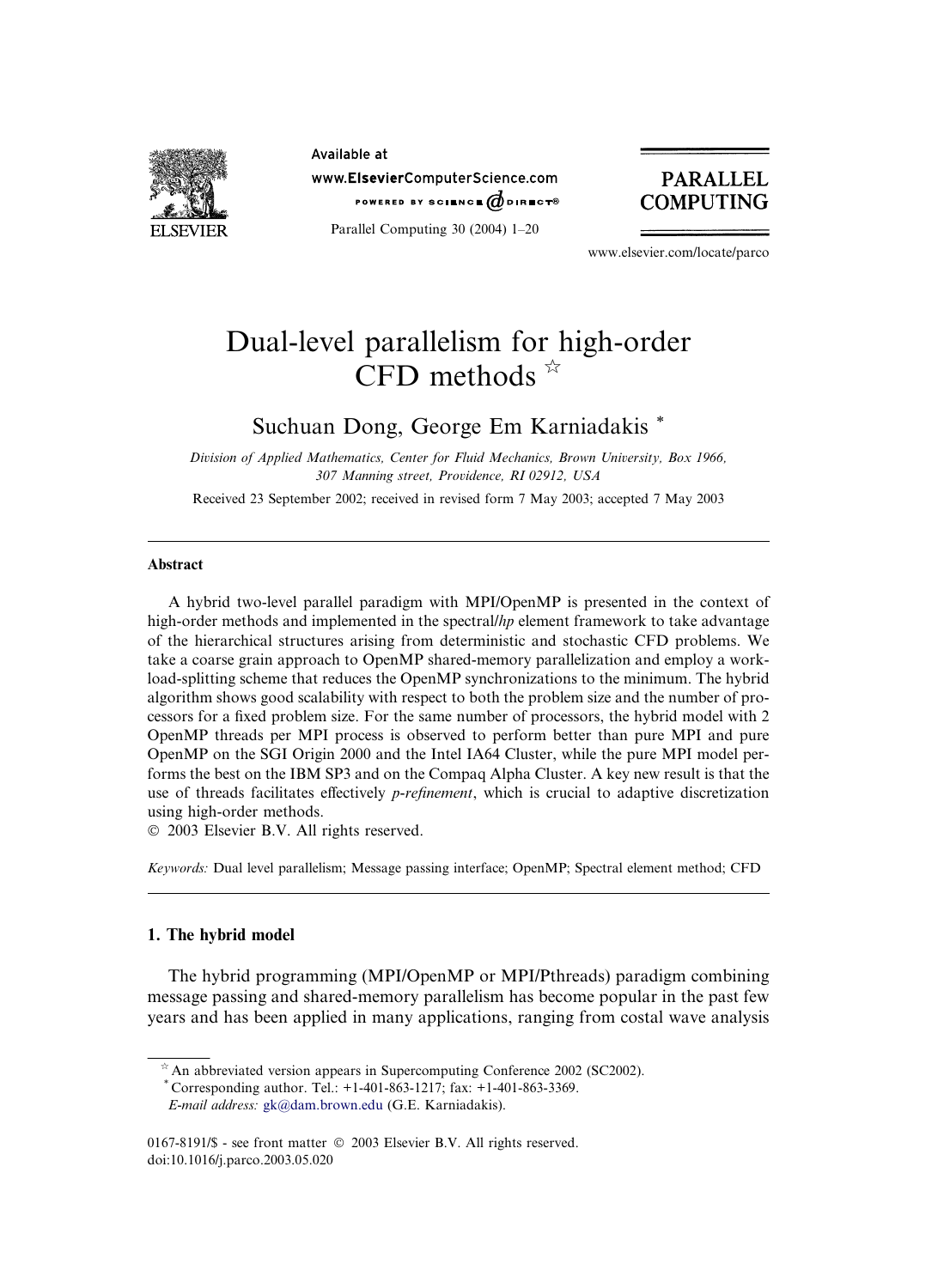[1,11] to atmospheric research [10], to molecular dynamics analysis [6]. The adoption of this model is facilitated by both the architectural developments of modern supercomputers and the characteristics of a wide range of applications.

The hybrid model can potentially exploit modern supercomputer architectures consisting of shared-memory multi-processor (SMP) nodes more effectively. Modern HPC machines are usually based on distributed memory architecture for scalable performance. However, to address issues of cost-effective packaging and power, manufacturers incorporate shared-memory parallelism at the node level. Thus, most HPC platforms, including the top ten supercomputers in the world ([www.to](http://www.top500.org)[p500.org](http://www.top500.org)) at the time of this writing, are essentially clusters of shared-memory multiprocessors. The challenge presented to application developers by such machines is that they exhibit hierarchical parallelism with increasingly complex non-uniform memory access data storage. Flat message passing has been the dominant model on these systems. However, compared to the direct data access in shared-memory parallelism, message passing within the SMP node involves the overhead of memory-to-memory data copies and the latencies. A hybrid model combining these two approaches, employing shared-memory parallelism within and message passing across the nodes, seems a natural alternative on such hierarchical systems.

The characteristics of an application also influence the programming paradigm. Irregular applications like molecular dynamics and adaptive mesh refinement, characterized by unpredictable communication patterns and load imbalance, have been the focus of several research efforts with different programming models. For example, OpenMP has been applied to improve the load balance within the SMP node in molecular dynamics analysis [6], mitigating the excessively fine data decompositions in pure MPI computations. The hybrid approach has also been encouraged by the observations that even for irregular codes the shared-memory implementation seem to be able to perform as well as MPI through techniques like runtime performance monitoring [12] and with substantial ease of programming [13].

The hybrid programming model with MPI/threads has been analyzed previously with kernel calculations or simplified model problems [2,6]. These analyses, while providing insights into the hybrid-programming model, are based upon the fine grain shared-memory parallelism, i.e., the shared-memory parallelization using OpenMP or POSIX threads is applied only to major loops [2,6] or sub-routines [5,11]. While feasible for model problems and some applications, this approach is generally not adequate for complex applications, in which either no major loop is readily identifiable or the complicated operations prohibit such loop-level parallelization directives. For example, in the spectral element implementation in the current work the spectral elements are organized using linked lists. The loops for traversing the element lists account for a significant portion of the operations. However, these loops are not readily parallelizable with loop-level directives because of their structures. The pointer operations within such loops also preclude the loop-level directives. Fine grain parallelization also suffers from the drawback of frequent thread creations, destructions and associated synchronizations.

Alternatively, we take a coarse grain approach to the shared-memory parallelization in a fashion similar to MPI data parallel programs. Loft et al. [10] reported such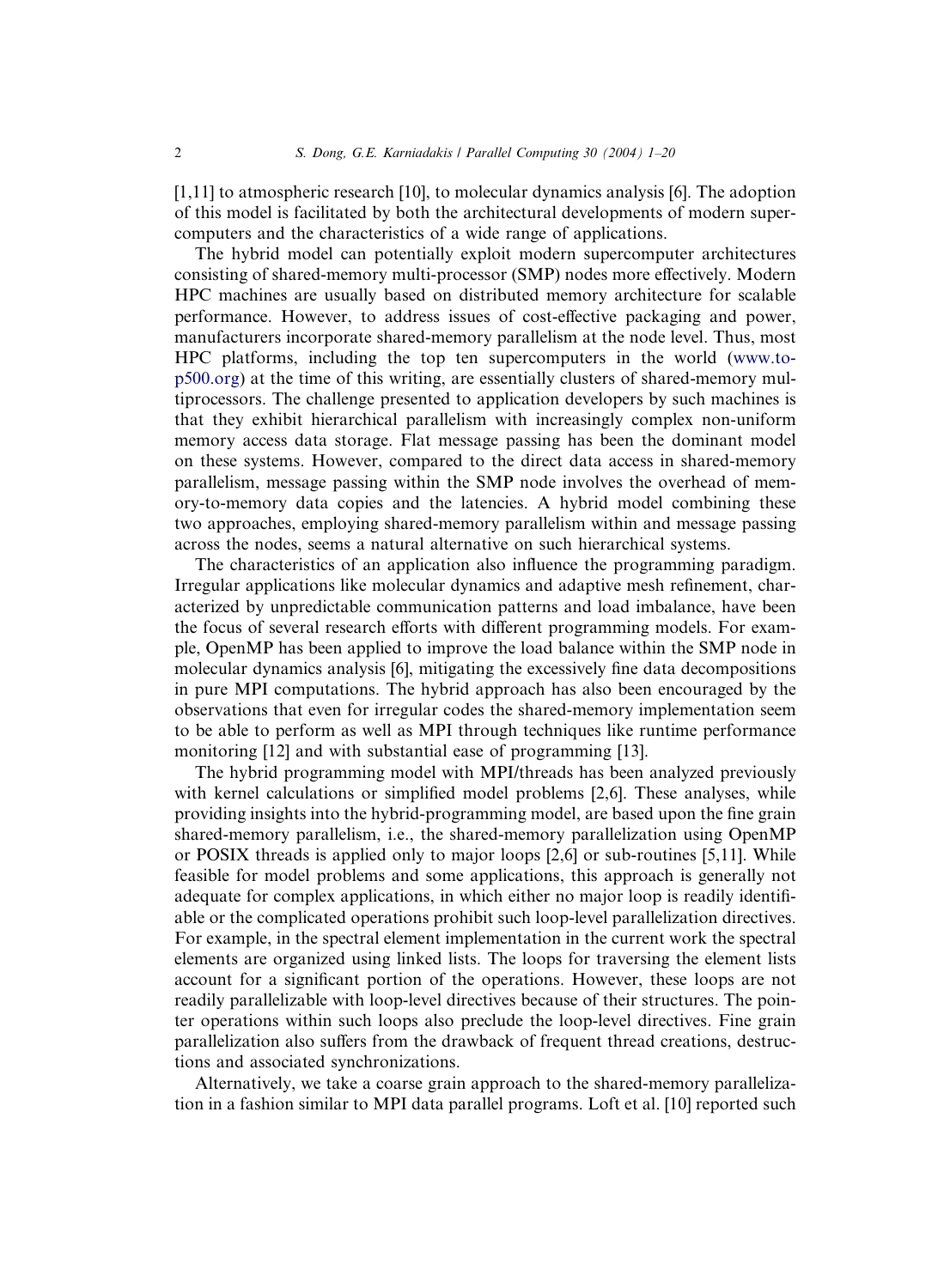an approach for atmospheric modeling, and observed a better performance with the hybrid model in some cases. However, the performance of the coarse grain hybrid model relative to the shared-memory and the unified MPI approach, especially in the context of high-order methods, is still not quite clear, while the effect of the hybrid paradigm on dynamic p-refinement has not been studied before.

# 2. Current objectives

The objective of this work is to design a hybrid approach to take full advantage of the hierarchical structures arising from the spectral/hp discretizations of deterministic and stochastic CFD problems.

Deterministic and stochastic CFD systems demonstrate inherent hierarchical structures when discretized with a spectral/ $h$ p element method. For deterministic Navier–Stokes equations the flow velocity is represented by

$$
u(x, y, z, t) = \sum_{k} \hat{u}_k^*(x, y, t) e^{ikz}.
$$

This representation applies to 3D unsteady flow problems on geometries with one homogeneous direction while the non-homogeneous 2D domain is of arbitrary complexity. A combined spectral element-Fourier discretization [8] can be employed to accommodate the requirements of high-order as well as the efficient handling of multiply connected computational domain in the non-homogeneous planes. Spectral expansions in the homogeneous direction employ Fourier modes that are decoupled except in the non-linear terms. Each Fourier mode can be solved with the spectral element approach.

Similar hierarchical structures arise from the stochastic analysis using generalized polynomial chaos [14]. The key idea of polynomial chaos is to represent stochasticity spectrally with polynomial functionals, first introduced by Wiener for Gaussian random processes. The randomness is absorbed by a suitable orthogonal basis function from the Askey family of polynomials [14]. Subsequently, the Navier–Stokes equation is projected onto the space spanned by the same orthogonal polynomial functions, leading to a set of deterministic differential equations. The flow velocity is thus represented by

$$
u(x, y, z, t; \theta) = \sum_{m} \hat{u}_m^*(x, y, z, t) H(\xi(\theta)),
$$

where  $H(\cdot)$  is the Hermite polynomial functional,  $\xi$  is the Gaussian variable and  $\theta$  is a random parameter. As a result, the Navier–Stokes equations are reduced to a set of equations for the expansion coefficients (called random modes), which are 3D deterministic functions of both space and time. The random modes are decoupled except in the non-linear terms, and can be solved with the spectral/ $hp$  element method [8].

The inherent hierarchical structures in CFD problems suggest a multi-level parallelization strategy. At the top-most level are groups of MPI processes. Each group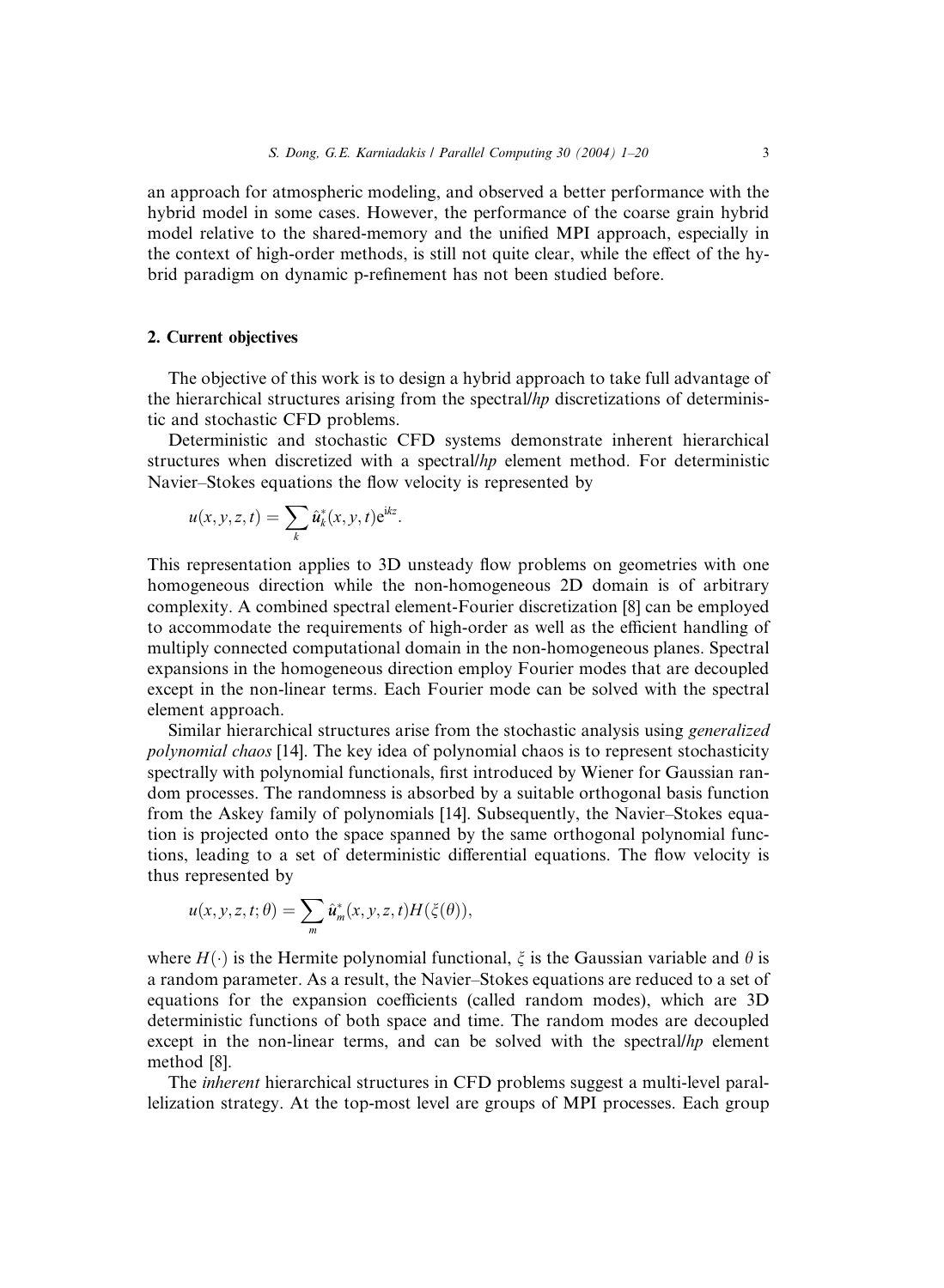computes one random mode. At the next level, the 3D domain of each random mode is decomposed into sub-domains, each consisting of a number of spectral elements. Each MPI process within the group computes one sub-domain. At the third level, multiple threads are employed to share the computations within the sub-domain. Compared with the flat message-passing model, this multilevel parallelization strategy reduces the network latency overhead because a greatly reduced number of processes are involved in the communications at each level. This enables the application to scale to a large number of processors more easily.

The pure MPI approach for the deterministic problems has been documented in [3,4,7]. In this approach a straight-forward mapping of the Fourier modes onto the processors is employed, resulting in an efficient and balanced computation where the 3D problem is decomposed into 2D problems using multiple 1D FFTs. One drawback of this approach (and 1D domain decompositions in general), however, is that the number of Fourier planes in the homogeneous direction imposes an upper limit on the number of processors that can be employed. When the maximum number of processors is used, the wall clock time per time step is solely determined by the speed of computations of the 2D plane. Increasing the number or the order of the elements in the non-homogeneous 2D domain, which is often desired for resolving vortical flows, cannot be further balanced by increasing the number of processors accordingly. However, this limit can be eliminated by: (1) further decomposing the 2D plane through e.g. METIS [9] or (2) using shared-memory parallelism.

Both approaches can be effective but here we follow the second one, which is relatively less complicated from the data structure standpoint. Specifically, we parallelize the computations in the non-homogeneous 2D plane via a coarse grain sharedmemory parallelism with OpenMP. The resulting hybrid MPI/OpenMP approach eliminates the limit on the number of processors that can be exploited and dramatically expands the capability of the pure MPI model. The objectives of this paper are:

- to present the coarse grain approach for the hybrid MPI/OpenMP programming paradigm,
- to investigate the influence of multi-threading on the p-type refinement in highorder methods, and
- to examine the performance of different programming models in the context of high-order methods.

## 3. Spectral/hp element method

A spectral/hp element method [8] is employed to discretize in space, a semi-implicit scheme in time, and polynomial chaos in the random direction. These algorithms are implemented in  $C++$  in *NekTar*, a general-purpose high-order CFD code for incompressible, compressible and plasma unsteady flows in 3D geometries. The code uses meshes similar to standard finite element and finite volume meshes, consisting of structured or unstructured grids or a combination of both. The formulation is also similar to those methods, corresponding to Galerkin and discontinuous Galerkin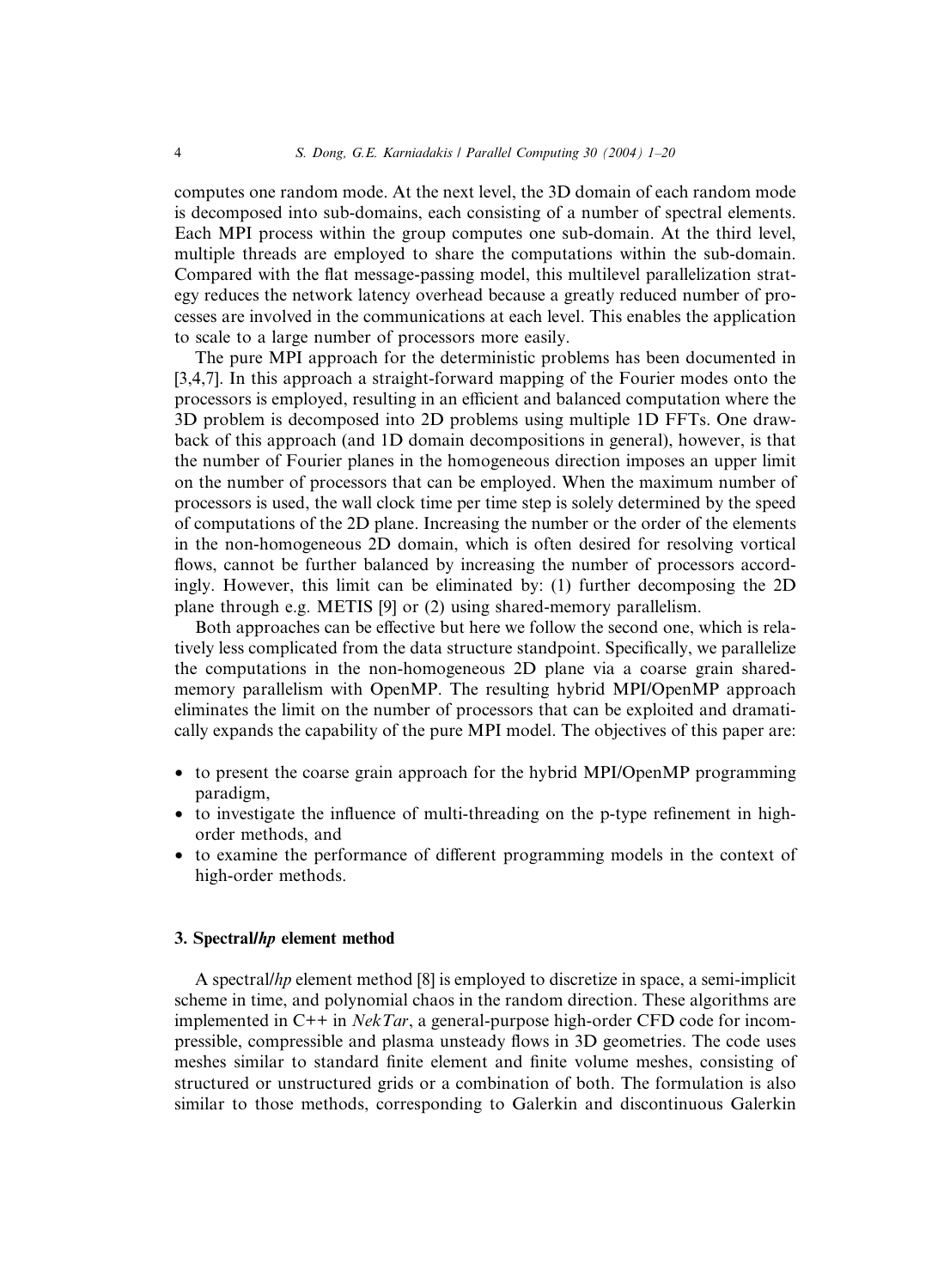projections for the incompressible, compressible and plasma governing equations, respectively. Flow variables are represented in terms of Jacobi polynomial expansions. This new generation of Galerkin and discontinuous Galerkin high-order methods implemented in NekTar extends the classical finite element and finite volume methods [8]. The additional advantage is that not only the convergence of the discretization but also the solution verification can be obtained with p-refinement (refinement over the interpolation orders). However, the computational complexity associated with p-refinement  $(O(p^{d+1}))$ , where d is the spatial dimension) has limited its use in large-scale simulations to date.

## 4. Coarse grain shared-memory parallelization

Fig. 1 provides a schematic of the parallel hybrid paradigm. The flow domain is decomposed in the homogeneous z-direction. At the outer level multiple MPI processes are employed, with each process computing one sub-domain. At the inner level, within each MPI process multiple OpenMP threads conduct the computations in the sub-domain in parallel. Data exchange across sub-domains is implemented with MPI. Within each process, access to shared objects by multiple threads is coordinated with OpenMP synchronizations.

Specifically, a single parallel region encloses the time-integration loops at the topmost level to enable the coarse grain approach. This avoids the overhead associated with frequent thread creations and destructions inherent in fine grain programs. The number of threads in different MPI processes can vary to offset the load imbalance in different sub-domains. The OpenMP threads share the computations within a



Fig. 1. Schematic showing domain decomposition and the OpenMP threads within MPI processes. The flow region is decomposed in the homogeneous direction (z). Each MPI process is assigned to one subdomain. Multiple OpenMP threads within the MPI process work on disjoint sections of the data in parallel.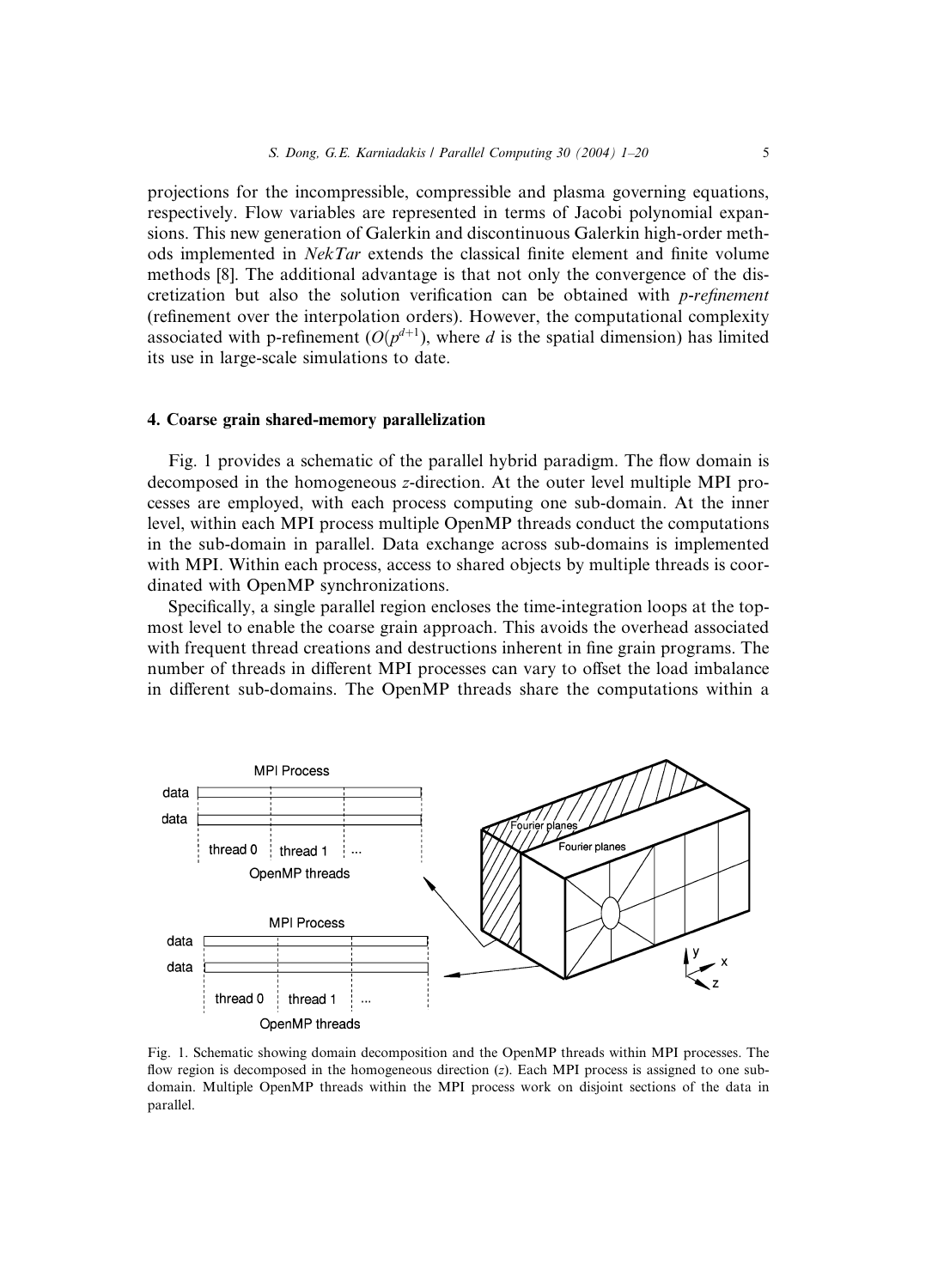sub-domain by working on disjoint groups of elements or disjoint sections of the vectors (of roughly the same size). The vector length, the element number, and the number of entries in the linked lists are split based on the number of threads. This computation is done only once at the pre-processing stage, and the results are stored in a shared table, which can be referenced based on thread IDs. In this configuration each thread works on a large section of a vector with contiguous memory, improving the cache-hit rate. The MPI calls are handled by only one thread within each process. Advantageous over pure MPI programs on SMP nodes, this configuration assembles the nodal messages into a single large message and thus reduces the network latency overhead. The OpenMP barriers surrounding the MPI call constitute the associated overhead.

OpenMP barrier is the main type of OpenMP synchronization involved. The barriers exist at (1) the beginning of time integration sub-steps due to data dependence, (2) the beginning and end of MPI calls to ensure the data completeness, (3) the inner products in the conjugate gradient iterative solver for boundary-mode solves, and (4) the switching points between global and local operations. The majority of OpenMP barriers occur at the switching points between global and local operations. The workload splitting dictated by OpenMP loop-level directives would result in excessive such barriers and compromise the performance. We first illustrate this situation and then introduce a workload splitting scheme that completely eliminates these barriers.

The following code segment from the pure MPI implementation is for calculating the non-linear term  $U \frac{\partial U}{\partial x} + V \frac{\partial U}{\partial y} + W \frac{\partial U}{\partial z}$  in Navier–Stokes equations.

```
... // dU/dz is calculated here
dvmul(nq, W->base_h, 1, Uz->base_h, 1, grad_wk, 1); // grad_wk = W* dU/dzU->Grad_h(U->base_h,Ux->base_h,Uy->base_h,NULL,trip); // calculate dU/dx,dU/dy
dvvtvp(nq, U->base_h, 1, Ux->base_h, 1, grad_wk, 1, grad_wk, 1); // grad_wk + = U*dU/dx
...
```
The term  $W \frac{\partial U}{\partial z}$  is computed on the first line and stored in the temporary vector grad\_wk. On the second line the derivatives  $\frac{\partial U}{\partial x}$  and  $\frac{\partial U}{\partial y}$  are computed in the function Grad<sub>\_h</sub>() and stored in Ux and Uy, respectively. Inside Grad\_h() the derivatives are computed element by element (local operations). In the implementation the structures Uz and Uy point to the same object in memory. On the third line the term  $U \frac{\partial U}{\partial x}$  is computed and added to the temporary vector grad\_wk. The vector length, nq, is the product of the number of Fourier planes on the current processor and the total number of quadrature points in the x–y plane. The two LAPACK-style vector routines, dvmul and dvvtvp, manipulate the entire vector (global operations).

In the hybrid model, the straightforward approach is to adopt loop-level OpenMP directives in functions dvmul, Grad\_h and dvvtvp, which unfortunately would result in excessive barriers. With loop-level directives the vector length, nq, would be split based on the number of threads. So each thread computes a section of the vectors with length approximately  $\frac{mq}{p}$ , where P is the number of OpenMP threads. In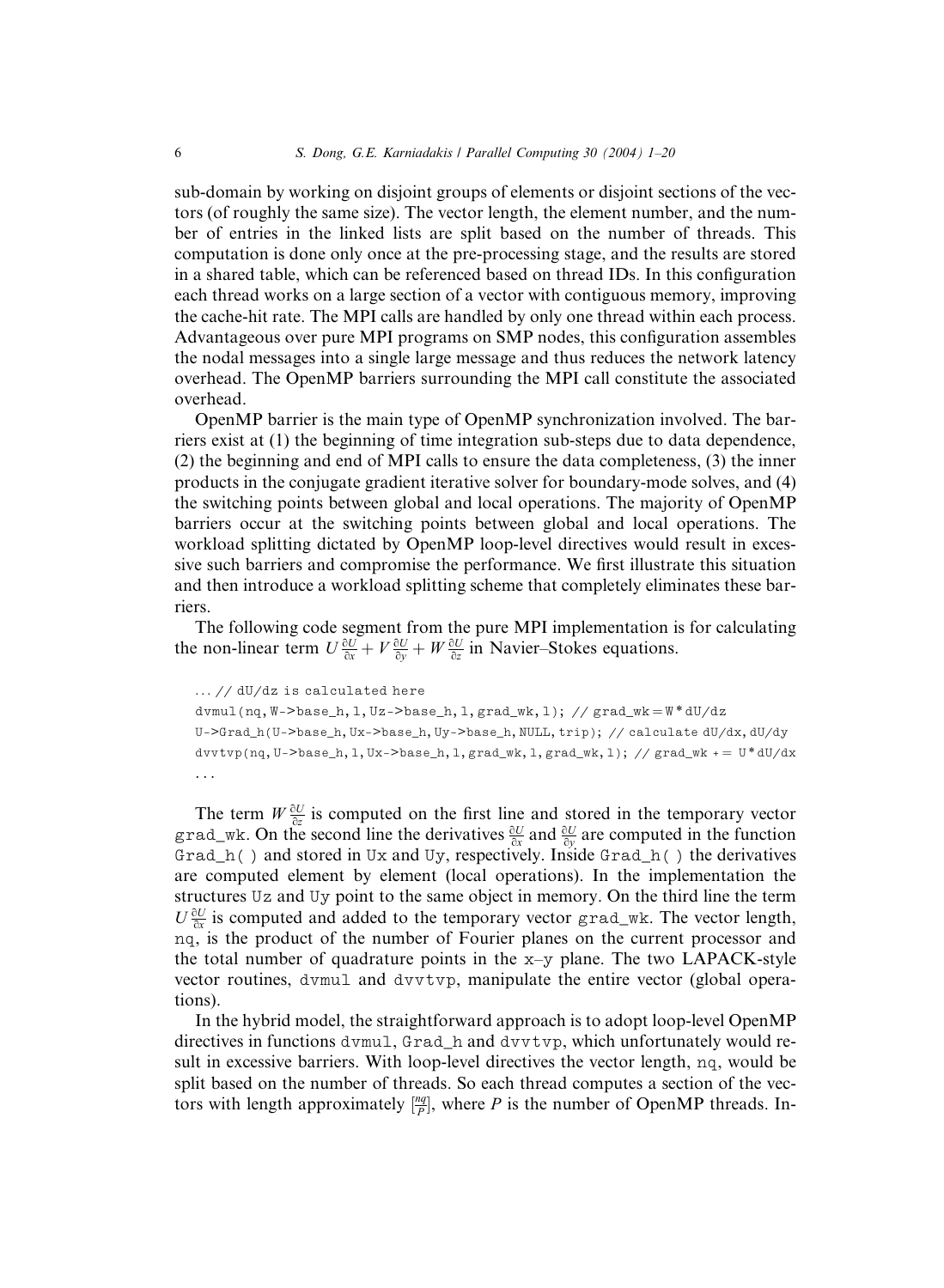side the function Grad  $h()$  the workload could be split based on the number of elements, nel, since the computations are performed element by element. Thus, each thread works on about  $\frac{[ne]}{P}$  elements. Because Uz and Uy point to the same object in memory an OpenMP barrier is required between the first and the second lines to ensure that all the operations on Uz have completed before the operations on Uy canstart. By the same token, another barrier is needed between the second and the third lines to ensure that all the results about  $\frac{\partial U}{\partial x}$  have been written to Ux->base\_h before they can be used on the third line. With loop-level parallelization directives, these barriers cannot be avoided no matter what scheduling policies (static, dynamic, guided) are employed inside dvmul, dvvtvp and Grad\_h. These barriers persist because they are at the switching points between global and local operations. An additional complexity is that in function  $Grad_h()$  the loop for traversing the element list is not readily parallelizable with OpenMP directives.

To eliminate these barriers a consistent workload splitting needs to be employed across the global and local operations. We note that in the implementation the global vector (e.g.  $Uz$  ->base\_h) with length nq is a concatenation of the local vectors on all the elements. Therefore we can still split the number of elements into groups with size  $\frac{[nel]}{P}$  inside the function Grad<sub>h</sub>( ). The global vectors, however, should be split in a fashion such that each section of the vectors is a concatenation of the local vectors of that particular group of elements the thread works on inside Grad\_h( ). With this scheme each thread operates on its own group of elements and the corresponding sections of the global vectors. These barriers are thus completely eliminated.

# 5. Benchmarking procedure

The performance of the hybrid paradigm is tested with simulations of turbulent flow past a circular cylinder at Reynolds number  $Re = 500$  based on the inflow velocity and the cylinder diameter. The dimension of the flow domain is  $\pi$  in z direction (homogeneous). We use 412 triangular elements in the  $x-y$  plane and 16 modes (32) planes) in z direction (Fig. 2). A uniform inflow is prescribed at the inlet. Outflow boundary conditions are applied at the outlet and the upper/lower boundaries of the flow domain. Periodic conditions are imposed in the homogeneous direction. The initial flow is a 3D fully developed turbulent flow generated in a separate run. A third-order stiffly-stable scheme is used for time-integration [8].

Benchmarks are performed on the following four platforms:

- IBM SP3 (BlueHorizon) at SDSC (375 MHz Power3);
- SGI Origin 2000 at NCSA (250 MHz MIPS R10000);
- Compaq Alpha Cluster (LeMieux) at PSC (1 GHz Alpha EV68);
- Intel IA64 Cluster (Titan) at NCSA (800 MHz Itanium).

We use compiler optimization options "-Ofast" on NCSA Origin, "-O3 -qarch  $=$  pwr3  $-$ qtune  $=$  pwr3'' at SDSC, "-fast" at PSC, and "-O3 -ip -IPF\_fma"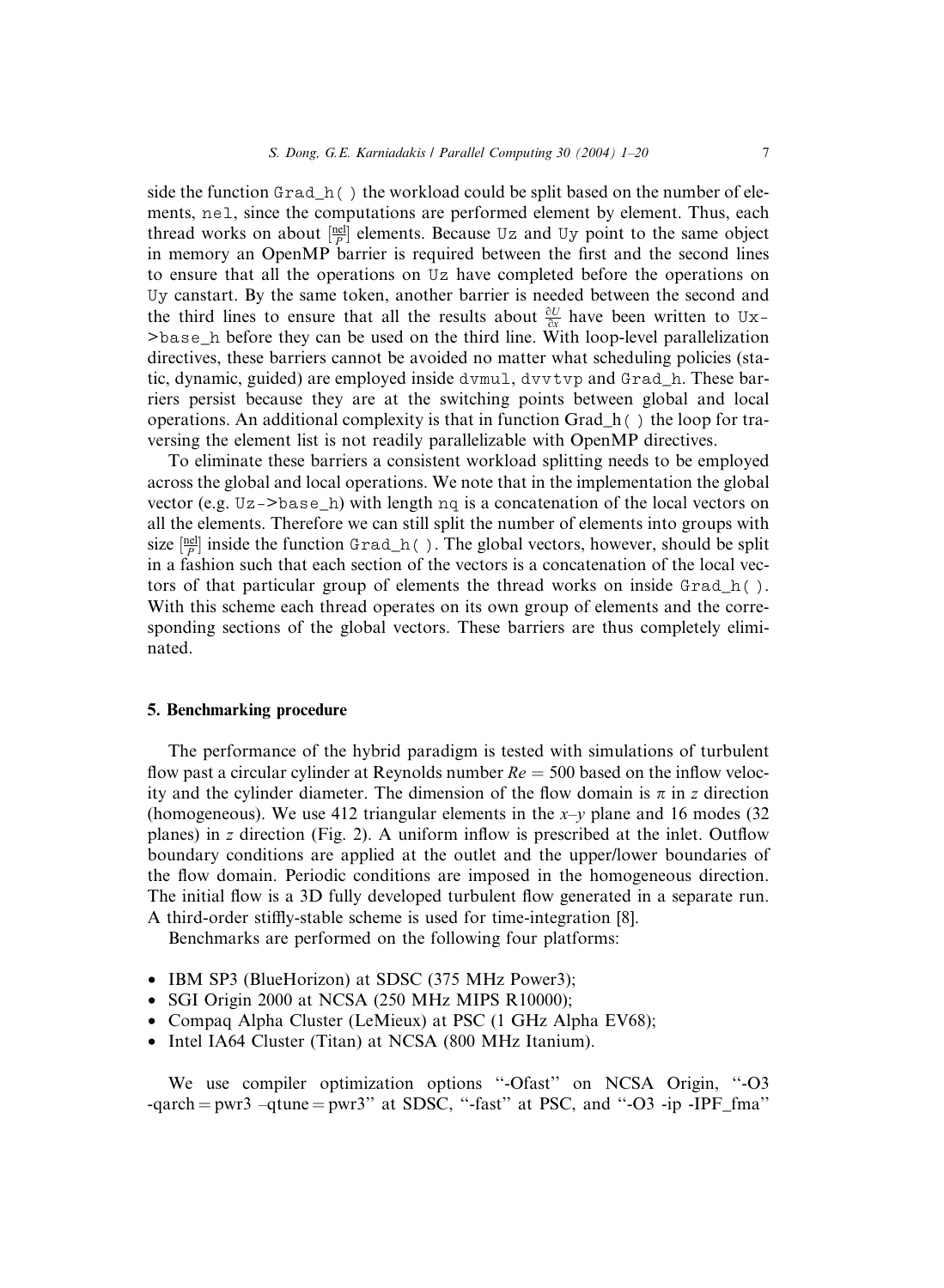

Fig. 2. Unstructured mesh in a 2D slice  $x-y$  plane (412 elements) for the test flow problem.

on NCSA IA64 Cluster. On the NCSA Origin the timing results are collected in the dedicated mode on a 128-CPU host. At SDSC and PSC, and on the NCSA IA64 cluster the benchmarks are performed with exclusive access to the nodes allocated to the job. Wall clock time is collected by the MPI\_Wtime( ) calls embedded in the code. Timings are accumulated across all MPI processes and divided by the number of processes to give the mean values per processor. The command ''dplace'' has been employed to optimize memory placement policies.

The first group of tests is designed to examine the scaling with respect to the number of processors for a fixed problem size. In particular, a fixed (spectral) polynomial order of  $N_{\text{order}} = 15$  is used for these cases, while the number of MPI processes is varied from 1 through 16 (1, 2, 4, 8, 16), and the number of OpenMP threads per process is varied between 1 and 8 (1, 2, 4, 6, 8) on the NCSA Origin and at SDSC, between 1 and 4 (1, 2, 3, 4) at PSC, and between 1 and 2 on the NCSA IA64 Cluster. The total number of processors (number of processes  $\times$  number of threads per process) varies from 1 to 128. The second group of tests is to check the scalability with respect to the problem size. The same mesh as in the first group is used while the order of the interpolating polynomials and the number of threads per process are varied.

# 6. Performance results

## 6.1. Fixed problem size

Fig. 3 shows the wall clock time per step (top row) and the parallel speedup (bottom row) versus the total number of processors for the pure MPI, pure OpenMP, and the hybrid runs on the SGI Origin. Since there are 32 Fourier planes in the homogeneous direction, a maximum of 16 processors can be used in the MPI runs. Up to 8 threads per process are used for the OpenMP and hybrid runs because the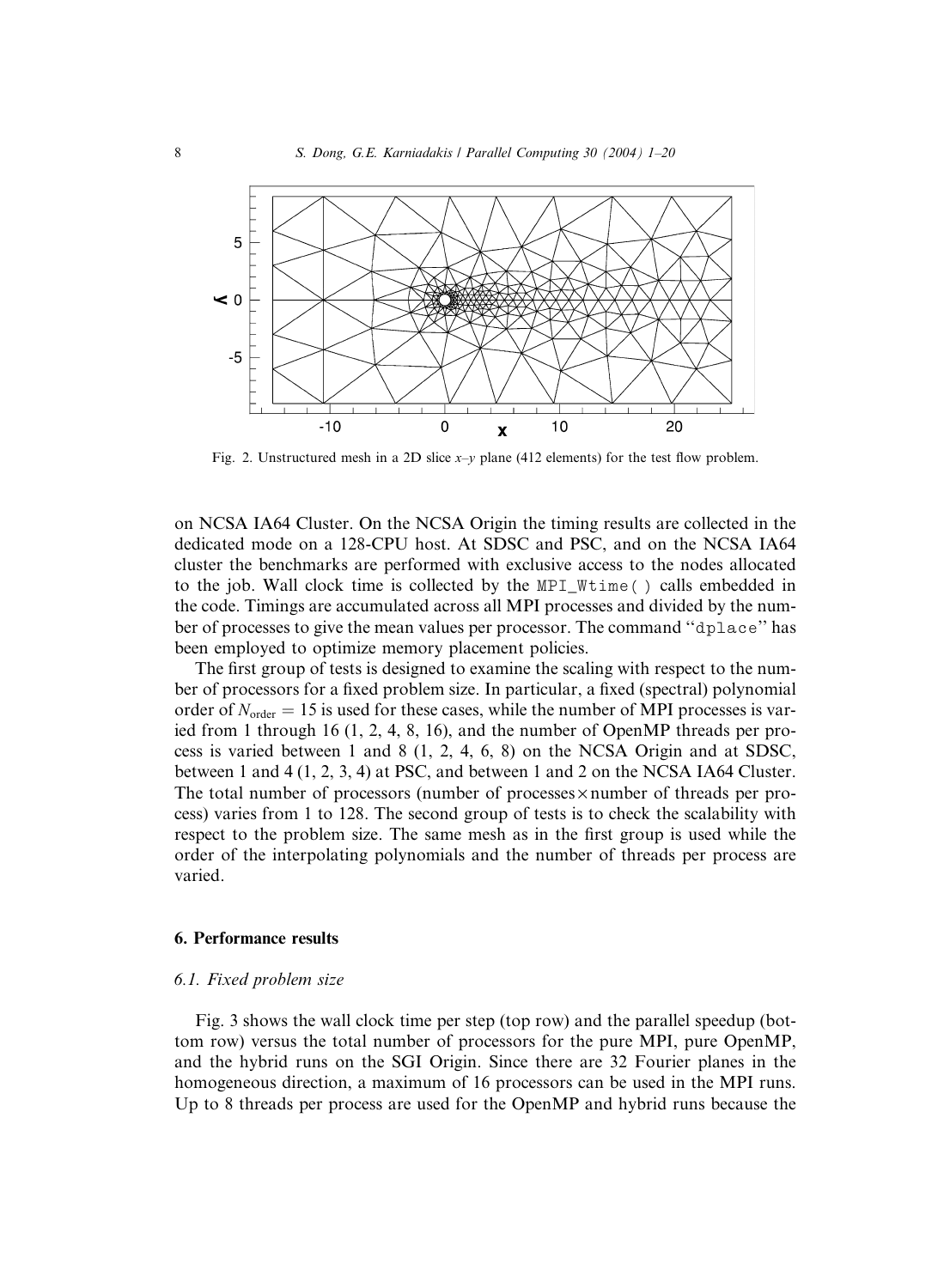

Fig. 3. Wall clock timing (top row) and parallel speedup (lower row) for three programming models (pure MPI, pure OpenMP, hybrid) on NCSA SGI Origin 2000: top left, time per step versus total number of processors; top right, enlarged view of the figure on top left; bottom left, speedup factor versus total number of processors; bottom right, enlarged view of the figure on bottom left. The total number of processors is the multiplication of the number of MPI processes and the number of threads per process. Pure MPI: 1 thread per MPI process; Pure OpenMP: only 1 process; Hybrid: multiple MPI processes, multiple threads per process. Meanings of labels: 4T means 4 threads per process; 8Pr means 8 MPI processes.

performance deteriorates beyond this number for the problem size in consideration. For up to 4 processors, the pure MPI and pure OpenMP demonstrate comparable performance, with the OpenMP slightly better. The pure OpenMP run demonstrates a super-linear speedup for 2 processors. This is attributed to the two factors: (1) the large dataset size the OpenMP handles (the whole flow domain), and (2) the proximity of the two processors to the memory. On the SGI Origin 2000 a node consists of two processors and one piece of memory. Two such nodes are attached to a router, and the routers form a hypercube for up to 64 processors. Beyond 64 processors a hierarchical hypercube is employed. It follows that on this architecture the application should still achieve a good performance with up to four OpenMP threads if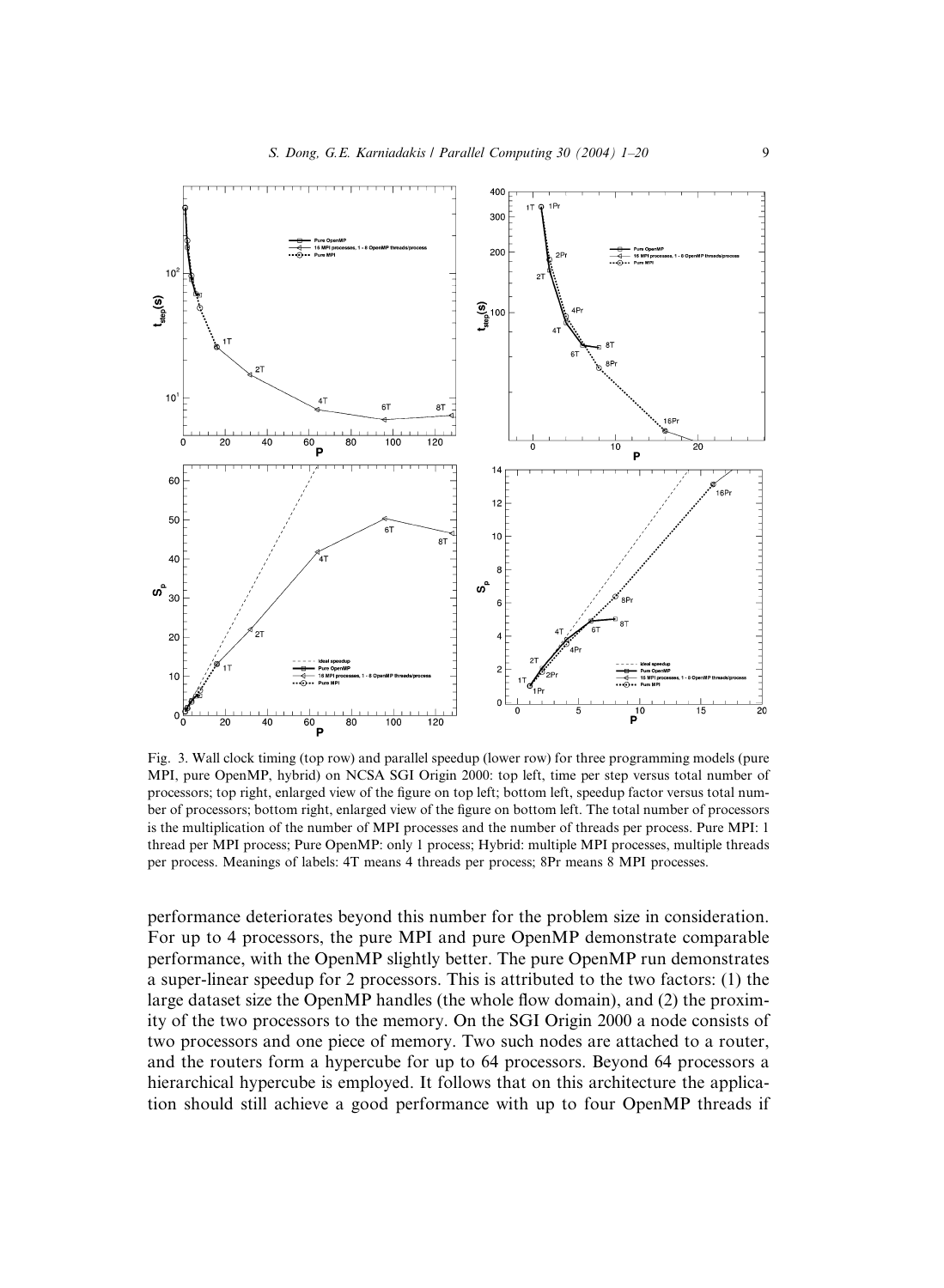these threads are scheduled on the two nearby nodes attached to the same router. This is indeed the case for the pure OpenMP and all the hybrid runs. Beyond 4 threads the performance of the OpenMP quickly deteriorates due to the overhead associated with remote memory access (NUMA). The pure MPI demonstrates a near-linear speedup up to the maximum number of processors (16) that can be employed.

The hybrid runs demonstrate a good speedup factor for up to 4 threads per process. The speedup drops from 96 processors (16 processes, 6 threads/process) to 128 processors (16 processes, 8 threads/process). These observations are consistent with our analysis in the previous paragraph. We would like to emphasize that the hybrid model extends substantially the performance curve of the pure MPI. The hybrid model reduces the minimum wall clock time that the pure MPI can achieve by a factor of 3.2 with 4 OpenMP threads per process, and a factor of 3.8 with 6 OpenMP threads per process.

Fig. 4 shows the wall clock time per step (top row) and the parallel speedup (bottom row) versus the number of processors for the three programming models on the IBM SP3 at SDSC. The results demonstrate the same trend as the ones observed on the Origin. However, compared with the Origin results the wall clock time on the SP is smaller by a factor of 2–3. With the 8-way SMP nodes on the SP, the applications cannot benefit further from the shared-memory parallelism with more than 8 threads per process. Pure MPI performs consistently better than the pure OpenMP, and the performance gap widens as the number of processors increases. The pure MPI run achieves a super-linear speedup for 4, 8 and 16 processors. This usually indicates that the application benefits from the larger aggregate cache size as the number of processors increases. Compared to the maximum speedup achieved by pure MPI, the hybrid model increases the value by a factor of 2.6 with 4 threads per node, and a factor of 3.1 with 6 threads per process. The scaling of the hybrid model is good for up to 6 threads per process for this problem size. Then it flattens as the number of threads per process further increases.

In Fig. 5 we plot the wall clock time per step (top row) and the parallel speedup (bottom row) versus the total number of processors on the Compaq Alpha cluster at PSC. Since the cluster consists of 4-processor nodes, a maximum of 4 OpenMP threads per process is deployed in these tests. The data shows that the wall clock time on the PSC Compaq cluster is nearly half of that on the SP at SDSC, and an even smaller fraction of that on the Origin. The pure MPI runs demonstrate near-linear speedup. The pure OpenMP run with 2 threads shows a performance comparable to the pure MPI run with two processes, although the latter performs slightly better. The pure MPI run with 4 processes performs considerably better than the pure OpenMP run with 4 threads. This performance gap between the pure MPI and OpenMP is attributed to the memory bandwidth contention between multiple threads within the node in OpenMP runs. Since the threads within the node share the memory bandwidth, severe contentions may occur with a fair number of threads, leading to a reduced effective memory bandwidth. In contrast, multiple MPI processes are started on different nodes in pure MPI runs, with no memory bandwidth contention on any node. Similar to what has been observed on other systems, the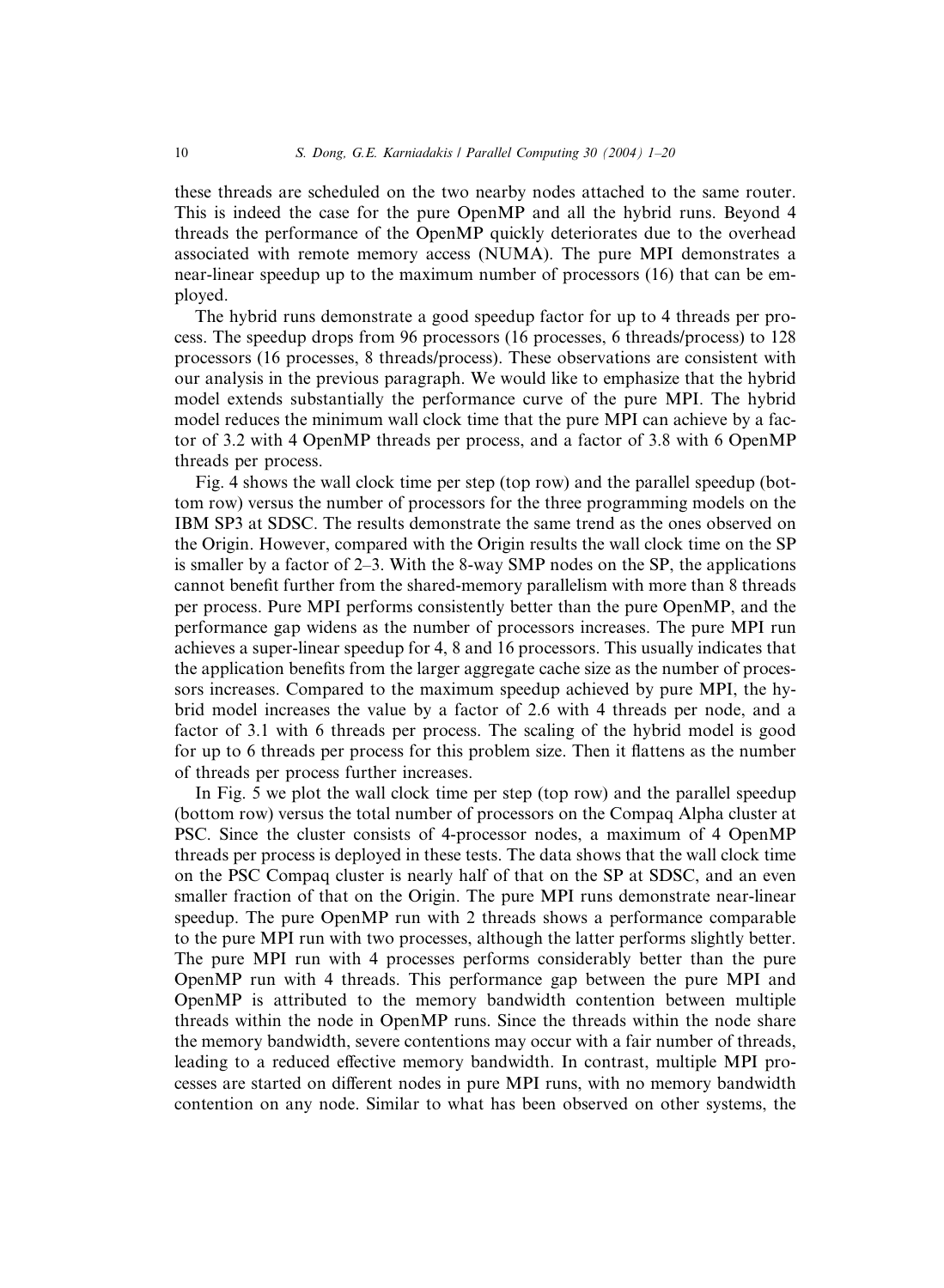

Fig. 4. Wall clock timing (top row) and parallel speedup for the three programming models (pure MPI, pure OpenMP, hybrid) on SDSC IBM SP: top left, time per step versus total number of processors; top right, enlarged view of the figure on top left; bottom left; speedup factor versus total number of processors; bottom right, enlarged view of the figure on bottom left. See caption of Fig. 3 for meanings of the labels.

hybrid runs greatly extend the performance curve of the pure MPI runs. With 2 and 4 threads per MPI process speedup factors of 1.7 and 2.2 are observed, respectively. The maximum number of processors in this test on Compaq Alpha (64 processors) produces a lower parallel speedup (32) compared with those on IBM SP (speedup 41) and SGI Origin (speedup 42).

Fig. 6 shows the wall clock timing (top row) and the parallel speedup (bottom row) collected on the IA64 cluster at NCSA. A maximum of two OpenMP threads per MPI process is deployed for the hybrid and pure OpenMP runs on the dualprocessor nodes of the cluster. Like on the other platforms, the MPI runs demonstrate near-linear speedup. An intriguing observation is that the OpenMP run and the hybrid runs demonstrate super-linear speedup. Deploying two threads per process reduces the wall clock time of the corresponding MPI run (same number of MPI processes, single thread per process) by more than half in all the cases. The high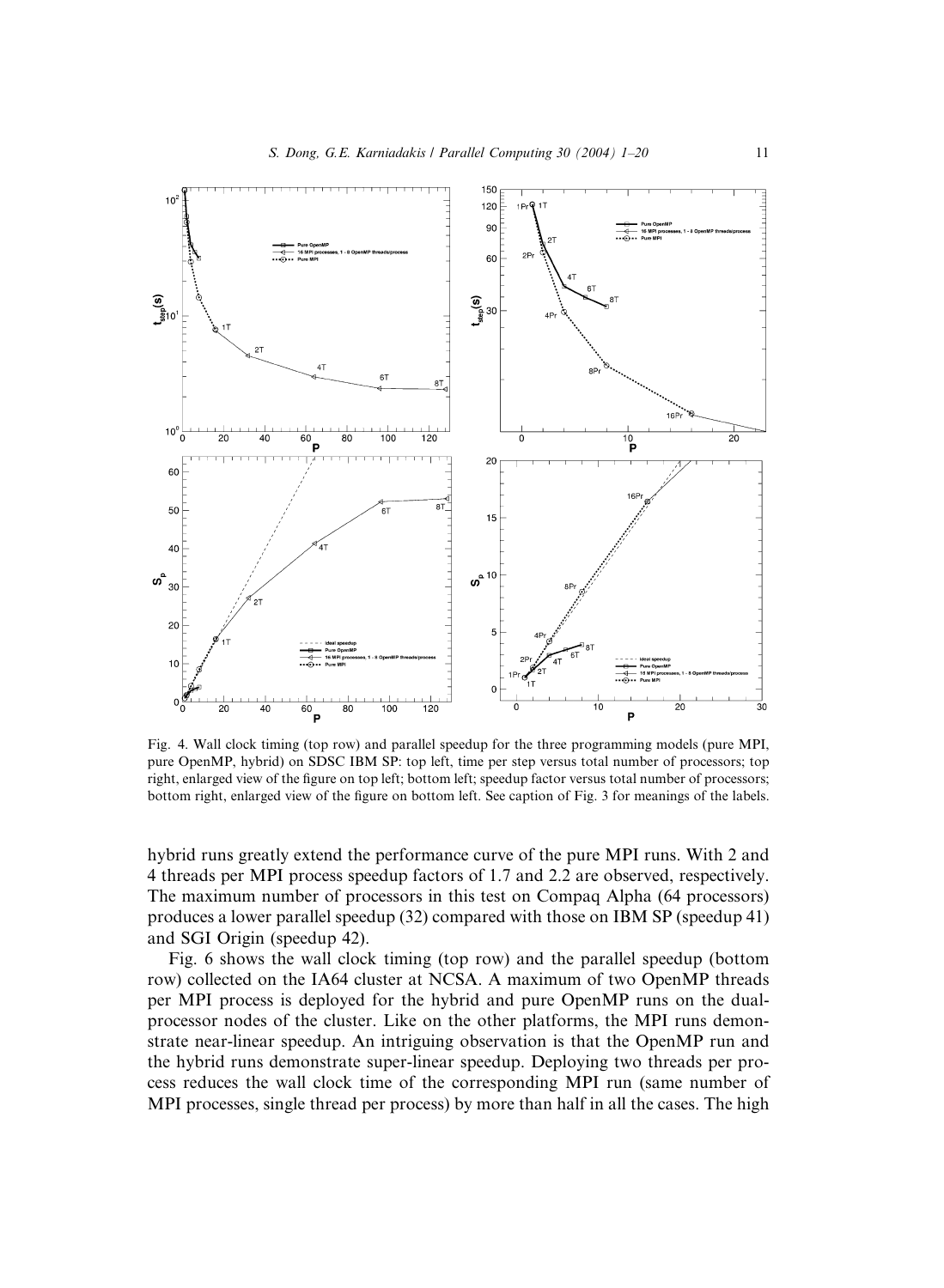

Fig. 5. Wall clock (top row) and parallel speedup for the three programming models (pure MPI, pure OpenMP, hybrid) on PSC Compaq Cluster: top left, time per step versus total number of processors; top right, enlarged view of the figure on top left; bottom left, speedup factor versus total number of processors; bottom right, enlarged view of the figure on bottom left. See caption of Fig. 3 for the meanings of the labels.

scalability of the IA64 cluster is attributed to its high memory bandwidth as compared to the other three platforms and the large L3 cache of the Itanium processor.

To better understand the scaling of the three programming models, we decompose the total execution time of each MPI process into inter-process communication time, thread serial computation time, thread synchronization (mainly OpenMP barriers) time, and thread parallel computation time. Since the MPI inter-process communications are handled by one thread within each process, they will be classified as serial operations in terms of the threads. We would call the sum of the inter-process communication time and the thread serial computation time the total serial operation time, which can be easily measured. Because the OpenMP barriers are scattered it is difficult to measure this synchronization time accurately. Fig. 7 shows the percentage of the communication cost and the total serial operation cost against the total execution time versus the total number of processors on the four platforms. On all four platforms the communication cost accounts for the major portion of the serial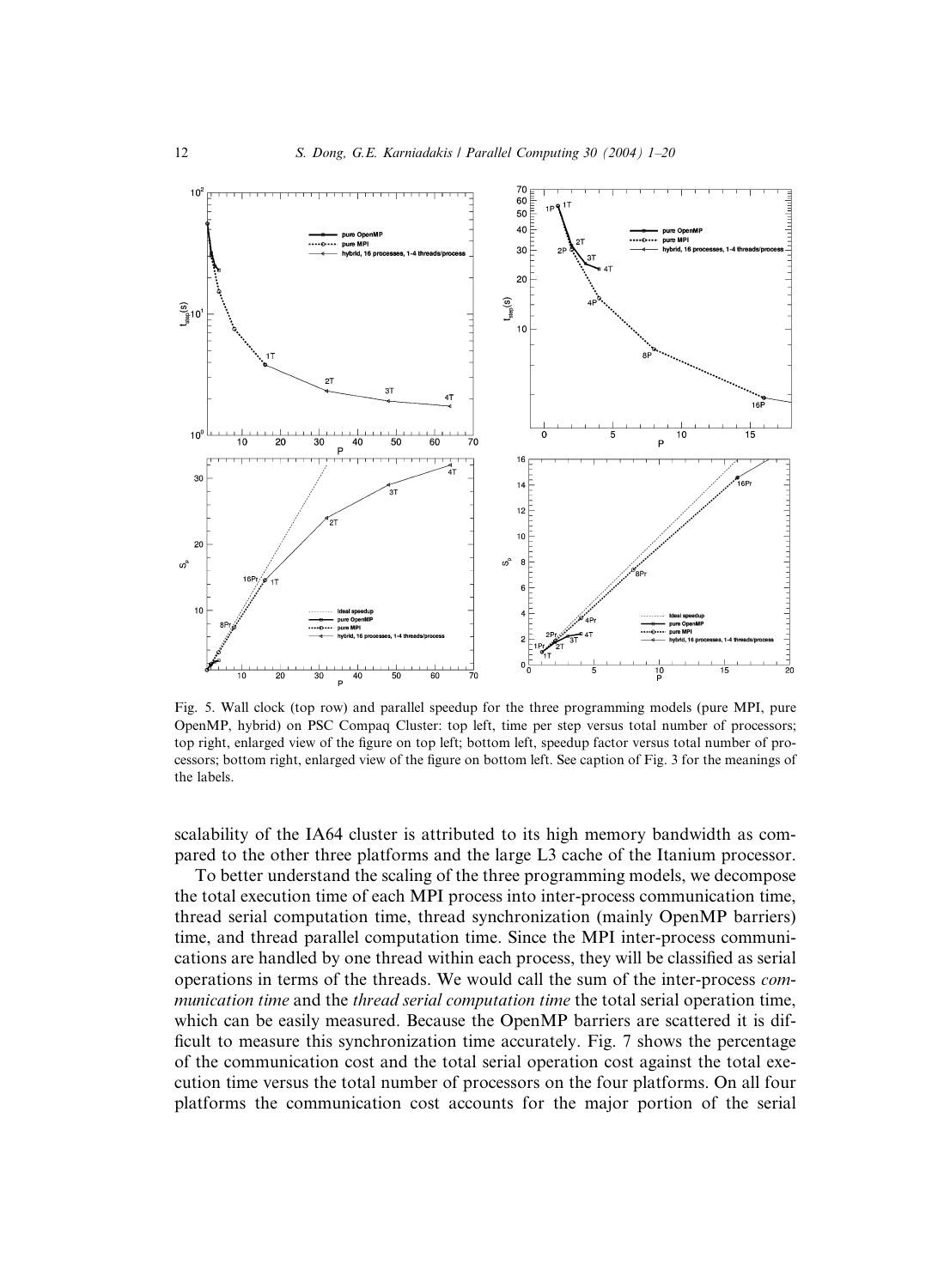

Fig. 6. Wall clock timing (top row) and parallel speedup (lower row) for the three programming models (pure MPI, pure OpenMP, hybrid) on NCSA IA64 (Titan) Cluster: top left, time per step versus total number of processors; top right, enlarged view of the figure on top left; bottom left, speedup factor versus total number of processors; bottom right, enlarged view of the figure on bottom left. See caption of Fig. 3 for the meanings of labels.

operations in all except the single-process runs. As the number of processes increases the communication cost increases drastically in the MPI runs. With 16 processes (the maximum for pure MPI) the communication accounts for about 50% of the total execution time on SDSC SP, NCSA Origin and IA64 cluster, and an even higher percentage on the PSC Compaq cluster. With multiple threads in the OpenMP and hybrid runs, the communication cost increases only slightly compared to that of the MPI case with the same number of processes. This is because only one thread handles the inter-process communications on each node. Increasing the number of threads per process does not add to the overall communication cost so much as increasing the number of processes, although an additional thread synchronization is involved in MPI communication routine in the hybrid runs.

# 6.2. Relative performance of three models for the same number of processors

The relative performance of the three programming models––pure MPI, OpenMP and hybrid––with the same total number of processors is also of interest. Tables 1–4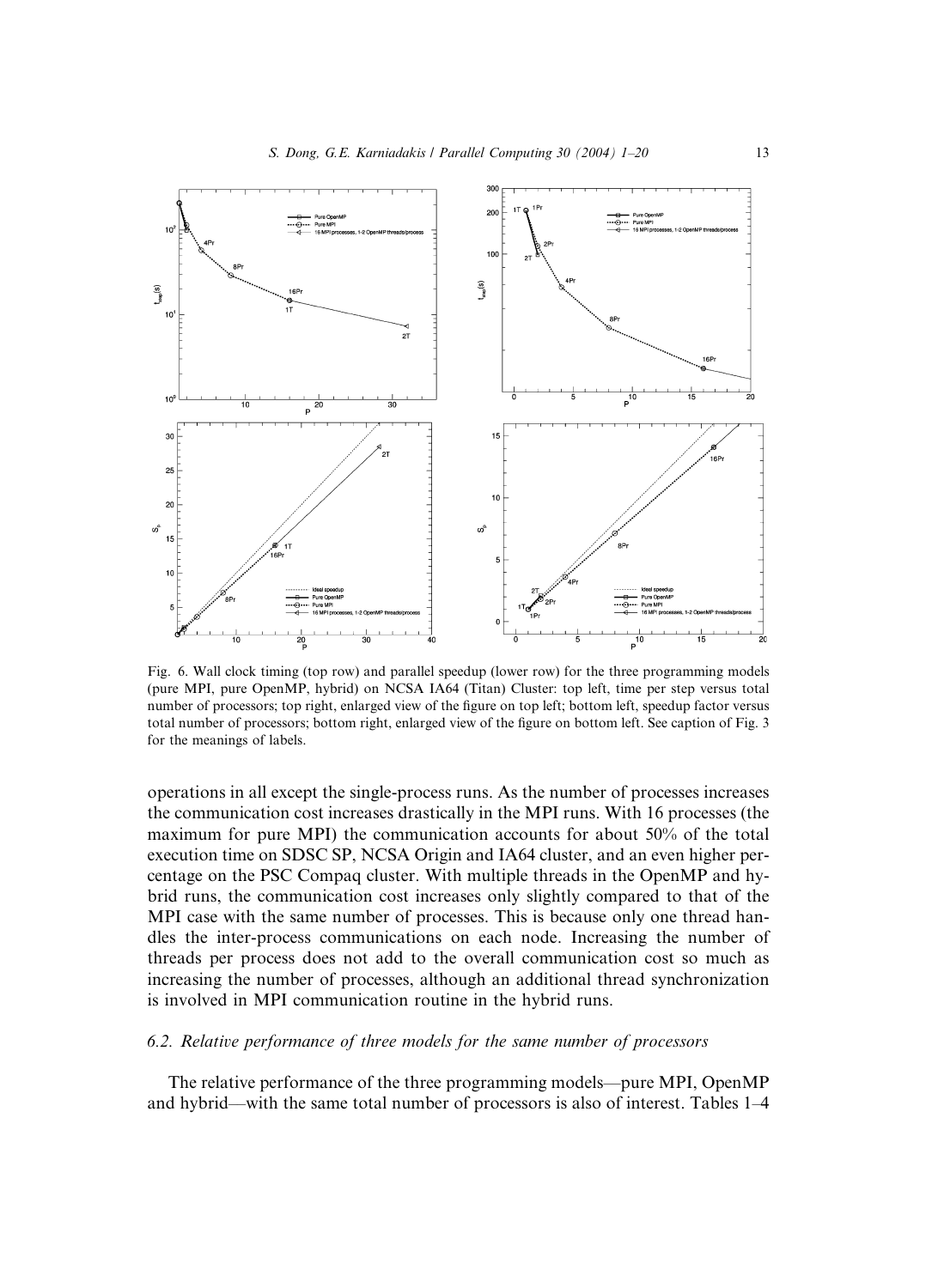

Fig. 7. Percentage of communication and total serial operation cost versus total number of processors on NCSA Origin 2000 (top left), SDSC IBM SP (top right), PSC Alpha Cluster (bottom left) and NCSA IA64 Cluster (bottom right). Total serial operations (concerning OpenMP) include inter-process communications and other serial computations such as the FFTW calls. The communication time and the total serial operation time are normalized by the total execution time. The total number of processors, P, is the product of the number of MPI processes and the number of threads per process. Pure OpenMP:1 process, 1, 2, 4, 6 and 8 threads/process; Pure MPI: 1 thread/process, 1, 2, 4, 8 and 16 processes; Hybrid: 16 processes, 1, 2, 4, 6 and 8 threads/process on Origin and SP, 1,2,3,4 threads/process on Compaq Cluster, and 1,2 threads/process on IA64 Cluster.

summarize the performance results of the three models for a total number of 4, 8 and 16 processors on the four platforms, respectively. On the Origin and IA64 cluster, the hybrid model with 2 threads per process is observed to perform better than pure MPI and OpenMP. The hybrid model with 4 threads per process performs the best in some cases on the Origin. On the other hand, the pure MPI performs better than both the hybrid model and the pure OpenMP on the IBM SP and the Compaq Alpha cluster, though some configurations of the hybrid runs show performances comparable to pure MPI. It is worth pointing out that even on these two systems the hybrid model is able to exploit a larger number of processors and thus achieve a much smaller wall clock time per step.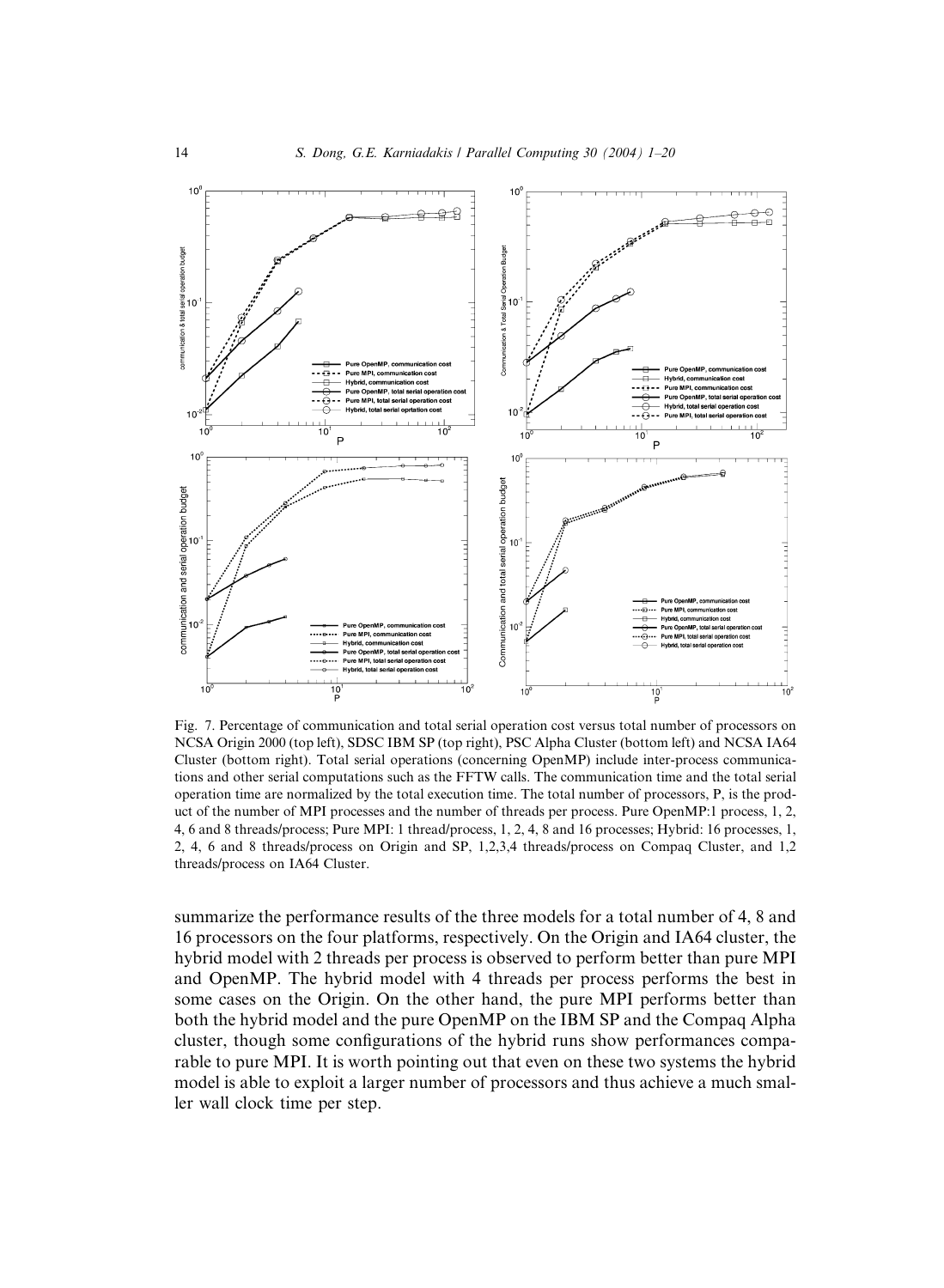Table 1

Performance comparison of three programming models (pure MPI, pure OpenMP, hybrid) for <sup>a</sup> set of fixed number of processors on SGI Origin 2000 at NCSA

| <b>CPU</b> | <b>MPI</b>  |                    | Hybrid      |                    |             |                    |          |                    |           | OpenMP             |  |
|------------|-------------|--------------------|-------------|--------------------|-------------|--------------------|----------|--------------------|-----------|--------------------|--|
|            | Process     | Thread/<br>process | Process     | Thread/<br>process | Process     | Thread/<br>process | Process  | Thread/<br>process | Process   | Thread/<br>process |  |
| 4          | 4           |                    |             |                    | N/A         | N/A                | N/A      | N/A                |           |                    |  |
|            | $95.56$ (s) |                    | 87.30(s)    |                    | N/A         |                    | N/A      |                    | 88.87 (s) |                    |  |
| Ō          | 8           |                    | 4           |                    |             |                    | N/A      | N/A                |           |                    |  |
|            |             | 52.75 $(s)$        |             | 48.41(s)           |             | 47.8 $(s)$         |          | N/A                |           | $66.88$ (s)        |  |
| 16         | 16          |                    |             |                    | 4           |                    |          |                    | N/A       | N/A                |  |
|            | $25.64$ (s) |                    | $24.09$ (s) |                    | $26.02$ (s) |                    | 36.47(s) |                    | N/A       |                    |  |

For each number of CPU (the left column), the first row shows the configurations (the number of MPI processes and the number of threads per process); the second row shows the wall clock time per step in seconds.

Table 2Performance comparison of three programming models (pure MPI, pure OpenMP, hybrid) for <sup>a</sup> set of fixed number of processors on the IBM SP3 at SDSC

| <b>CPU</b> | MPI         |                    | Hybrid      |                    |         |                    |         |                    |             | OpenMP             |  |
|------------|-------------|--------------------|-------------|--------------------|---------|--------------------|---------|--------------------|-------------|--------------------|--|
|            | Process     | Thread/<br>process | Process     | Thread/<br>process | Process | Thread/<br>process | Process | Thread/<br>process | Process     | Thread/<br>process |  |
| 4          |             |                    |             |                    | N/A     | N/A                | N/A     | N/A                |             | 4                  |  |
|            | 29.51(s)    |                    | $34.36$ (s) |                    | N/A     |                    | N/A     |                    | 41.46 $(s)$ |                    |  |
| 8          | δ           |                    |             |                    |         | 4                  | N/A     | N/A                |             | Ō                  |  |
|            | 14.66 $(s)$ |                    | $17.19$ (s) |                    | 21.5(s) |                    | N/A     |                    | $31.67$ (s) |                    |  |
| 16         | 16          |                    | 8           |                    |         | $\overline{a}$     |         | 8                  | N/A         | N/A                |  |
|            | 7.65(s)     |                    | 8.7(s)      |                    |         | $10.89$ (s)        |         | $16.55$ (s)        | N/A         |                    |  |

See Table 1 for the meaning of different columns.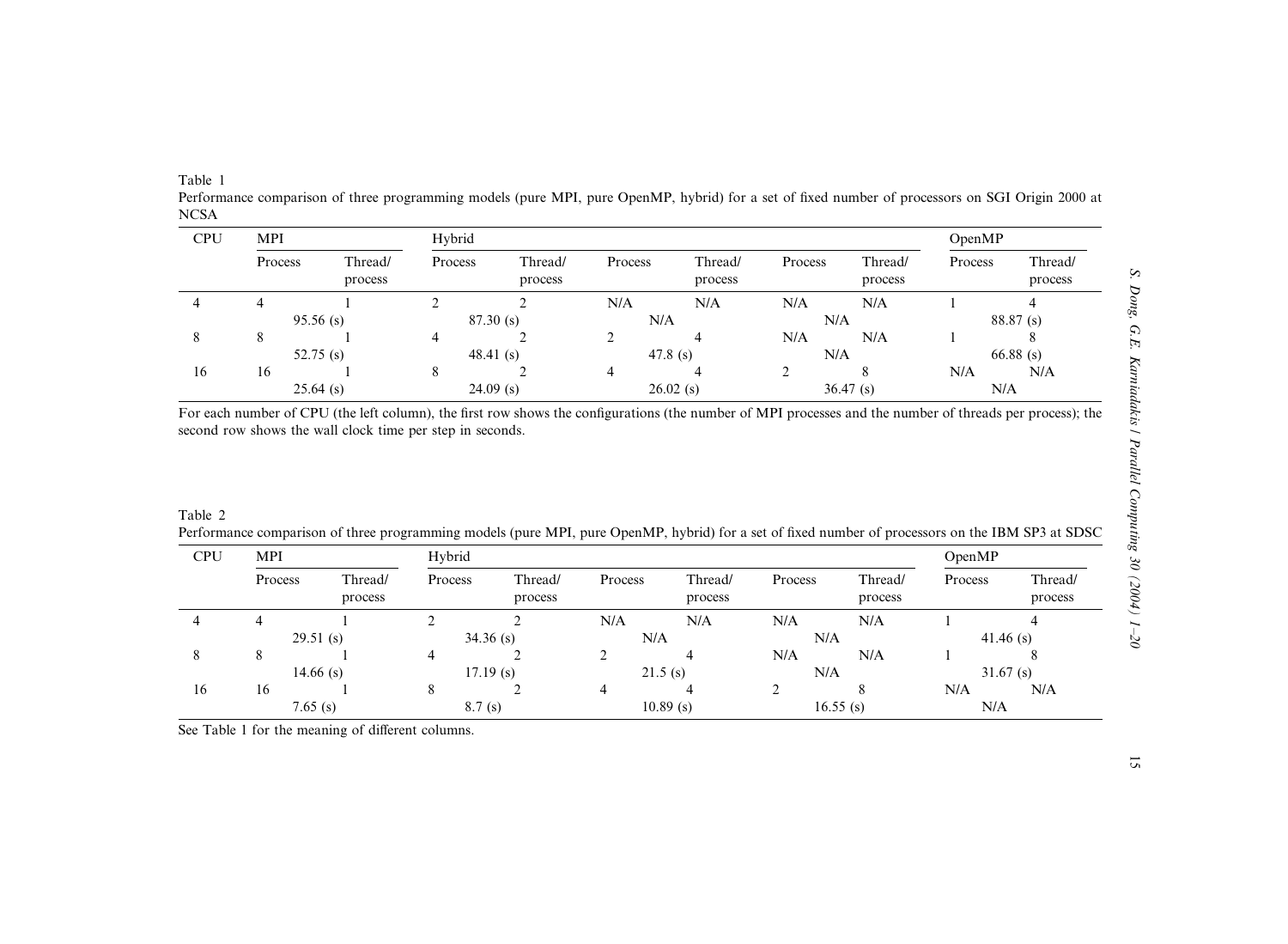| <b>Table</b> |  |
|--------------|--|
|              |  |

 Performance comparison of three programming models (pure MPI, pure OpenMP, hybrid) for <sup>a</sup> set of fixed number of processors on the Compaq Alpha cluster at PSC

| CPU | <b>MPI</b>  |                    | Hybrid      |                    |         |                    |         |                    |             | OpenMP             |  |
|-----|-------------|--------------------|-------------|--------------------|---------|--------------------|---------|--------------------|-------------|--------------------|--|
|     | Process     | Thread/<br>process | Process     | Thread/<br>process | Process | Thread/<br>process | Process | Thread/<br>process | Process     | Thread/<br>process |  |
| 4   |             |                    |             |                    | N/A     | N/A                | N/A     | N/A                |             |                    |  |
|     | $15.32$ (s) |                    | $17.51$ (s) |                    | N/A     |                    | N/A     |                    | $23.05$ (s) |                    |  |
| 8   | 8           |                    | 4           |                    |         | 4                  | N/A     | N/A                | N/A         | N/A                |  |
|     |             | 7.53(s)            |             | 8.98(s)            |         | $12.06$ (s)        |         | N/A                |             | N/A                |  |
| 16  | 16          |                    | 8           |                    | 4       | 4                  | N/A     | N/A                | N/A         | N/A                |  |
|     | 3.82(s)     |                    | 4.53(s)     |                    | 6.3(s)  |                    | N/A     |                    | N/A         |                    |  |

See Table 1 for the meaning of different columns.

Table 4

Performance comparison of three programming models (pure MPI, pure OpenMP, hybrid) for <sup>a</sup> set of fixed number of processors on the IA64 Cluster at NCSA

| CPU | MPI         |                    | Hybrid      |                    |         |                    |         |                    |         | OpenMP             |  |
|-----|-------------|--------------------|-------------|--------------------|---------|--------------------|---------|--------------------|---------|--------------------|--|
|     | Process     | Thread/<br>process | Process     | Thread/<br>process | Process | Thread/<br>process | Process | Thread/<br>process | Process | Thread/<br>process |  |
| 4   |             |                    |             |                    | N/A     | N/A                | N/A     | N/A                | N/A     | N/A                |  |
|     | $57.55$ (s) |                    | $51.82$ (s) |                    | N/A     |                    | N/A     |                    | N/A     |                    |  |
| 8   | 8           |                    | 4           |                    | N/A     | N/A                | N/A     | N/A                | N/A     | N/A                |  |
|     | $29.16$ (s) |                    | 27.27(s)    |                    | N/A     |                    | N/A     |                    | N/A     |                    |  |
| 16  | 16          |                    |             |                    | N/A     | N/A                | N/A     | N/A                | N/A     | N/A                |  |
|     |             | $14.76$ (s)        |             | $14.04$ (s)        |         | N/A(s)             | N/A     |                    | N/A     |                    |  |

See Table 1 for meanings of different columns.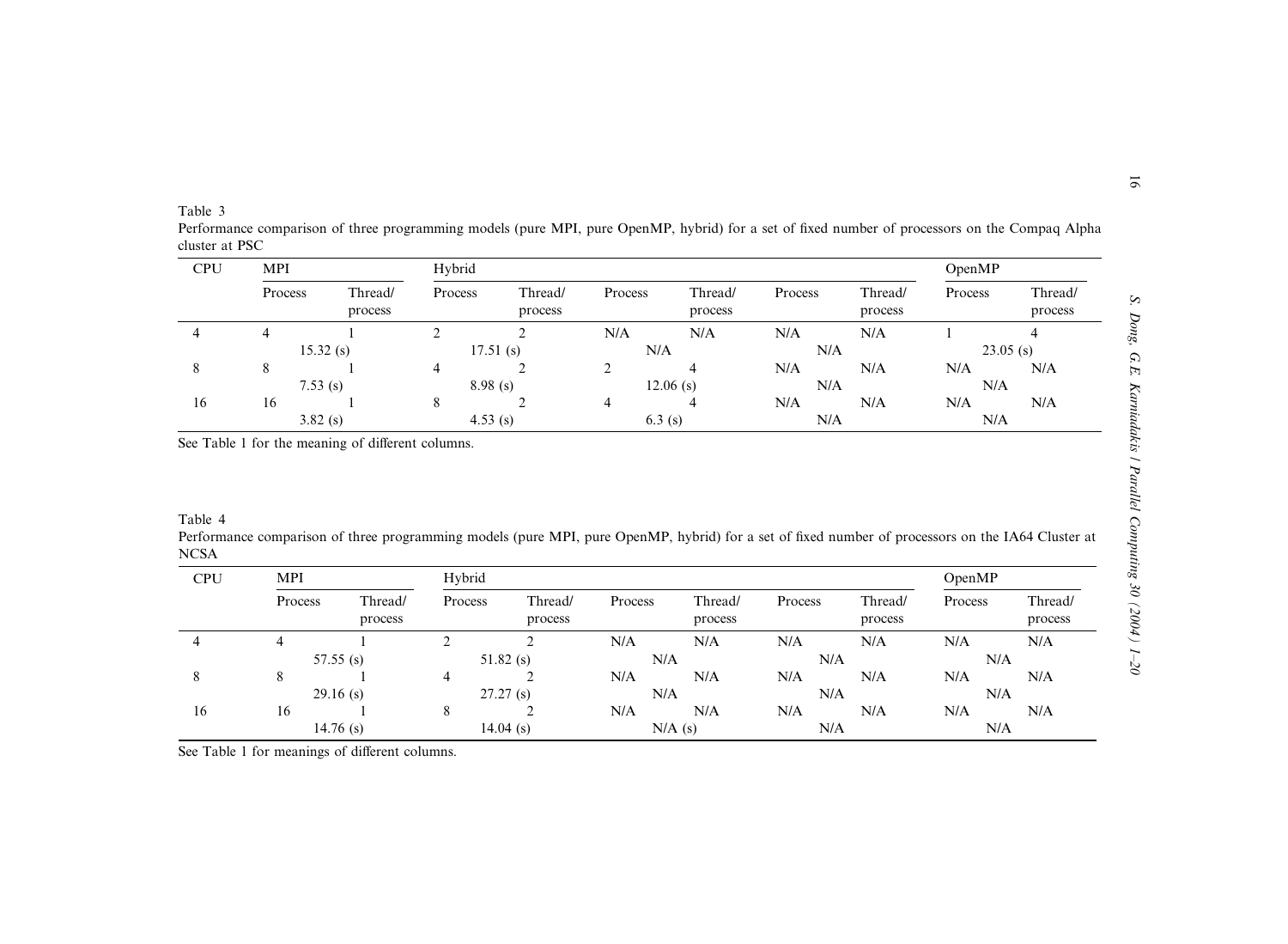

Fig. 8. Time per step in seconds versus the order of expansion polynomials on NCSA Origin 2000 (top left), SDSC IBM SP (top right), PSC Alpha Cluster (bottom left) and NCSA IA64 Cluster (bottom right). The order of polynomial varies as 7, 10, 13, 15 and 17 on Origin and SP, as 7, 10, 12, 13 on Alpha Cluster, and as 7 and 10 on IA64 Cluster. Dashed line corresponds to 1 thread/process. Solid line shows the result when the number of threads per process is increased accordingly. 16 MPI processes are used for all cases. The label near each symbol shows the number of threads per process (e.g., 4T means 4 threads per process).

# 6.3. Variable problem size

Next we examine the scaling of the hybrid model with respect to the problem size. The pure MPI approach has been shown to demonstrate good scalability with respect to the number of Fourier planes in the homogeneous direction on a dozen platforms [7]. However, it does not scale well as the problem size increases in the  $x-y$ plane through, e.g., hp-refinement. Here we concentrate on the scaling of the hybrid paradigm as the grid in the non-homogeneous  $x-y$  plane is refined. One advantage of the spectral/hp element method is that the grid can be refined by either (1) increasing the number of elements (called h-type refinement), which results in algebraic decay of the numerical error, or (2) increasing the order of interpolating polynomials while keeping the number of elements fixed (called  $p$ -type refinement), which results in exponential decay of the numerical error for smooth functions. We consider the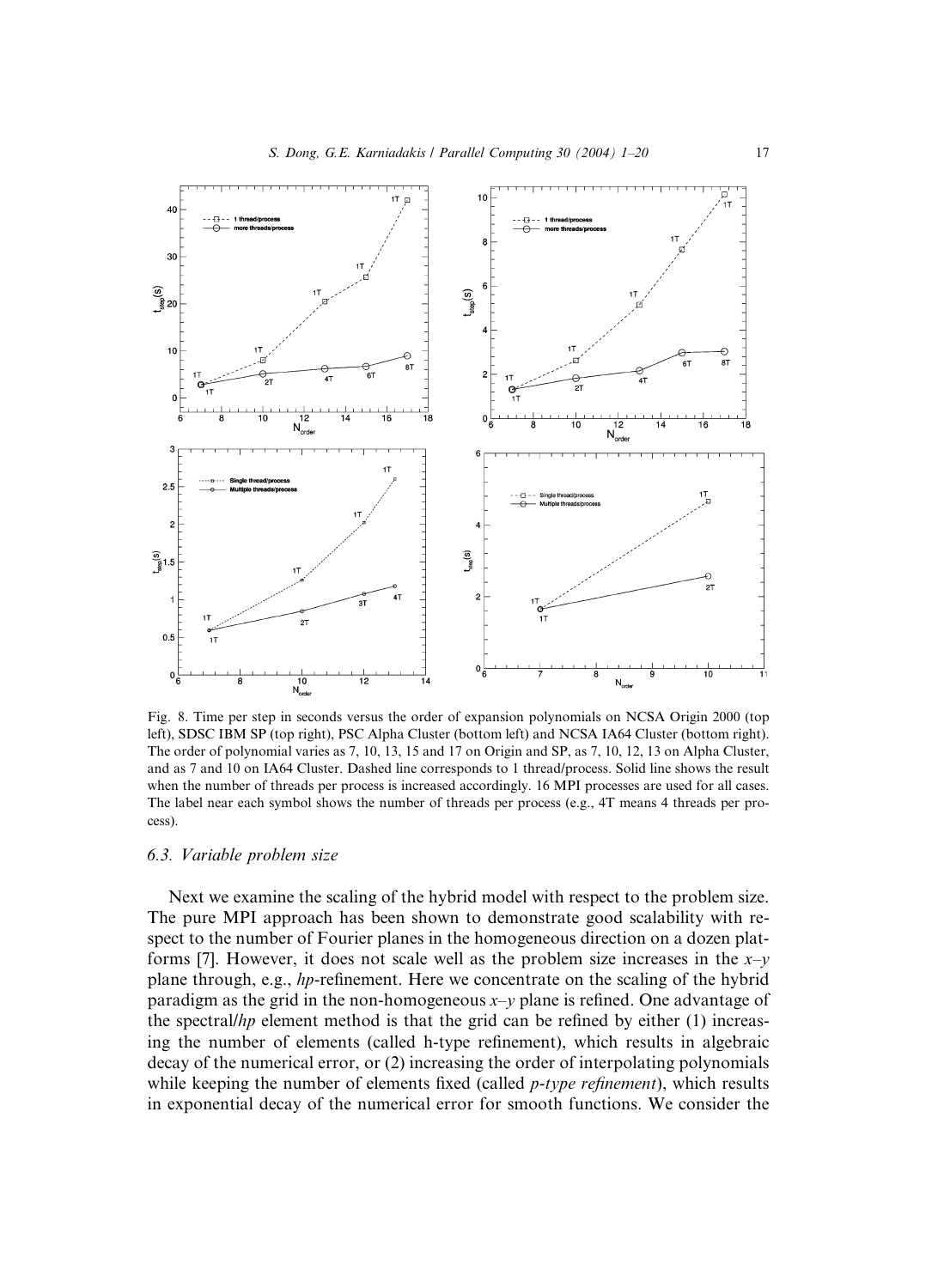p-type refinement because it is typical of polynomial spectral methods. We use the same mesh as in the first group of tests, but vary the order of the interpolating polynomials. The number of Fourier planes in the homogeneous z direction is fixed at 32, and16 MPI processes are used for all the following cases. On the Origin and SP, five different problem sizes are tested corresponding to the polynomial orders of 7, 10, 13, 15 and 17. For each problem size we first test the case with one thread per process. Then we increase the number of threads per process approximately in proportion to the cost increase in the single thread/process cases, with 1, 2, 4, 6 and 8 threads per process for the five problem sizes. On the Compaq cluster, three different problem sizes are considered corresponding to the polynomial orders of 7, 10 and 13, and the number of OpenMP threads per process is varied among 1, 2 and 4 (The case of polynomial order 12, with 3 threads per process is also included in the plot). On the IA64 cluster we consider two problem sizes corresponding to polynomial orders 7 and 10, and the number the OpenMP threads per process is varied between 1 and 2. Fig. 8 shows the wall time per step versus the order of the interpolating polynomials on these four platforms. The execution time increases algebraically for the runs with a single thread per process as the order of polynomials increases. When the number of threads per process is increased in proportion, the execution time increases only slightly, indicating that the hybrid model demonstrates good scalability with respect to the problem size on these systems.

# 7. Concluding remarks

Based on the results on the SGI Origin 2000, the IBM SP, the Compaq Alpha Cluster and the IA64 Itanium cluster we can draw the following conclusions:

- 1. With the same number of processors, the hybrid model with 2 threads per process performs the best on the SGI Origin and the IA64 cluster, while pure MPI performs the best on the IBM SP and Compaq Alpha cluster.
- 2. For high-order methods the cost increase associated with the p-type refinement (the refinement over the interpolation order) can be effectively counter-balanced by employing multiple threads. The use of threads in conjunction with p-refinement for high-order methods is an effective way of performing adaptive discretizations. When p-refinement is performed, one can potentially retain a constant wall clock time per step by varying the number of threads per process proportionately. This is a significant new result that can potentially change the way highorder methods are implemented on parallel computers.
- 3. The performance of the hybrid paradigm is affected by the MPI message-passing library, the OpenMP shared-memory library and the underlying hardware. These factors also influence the performance of the pure MPI and pure OpenMP computations. The performance is also affected by the problem size. Increasing the problem size by using higher spectral order favors the hybrid model as this will localize the work in the spectral element method which will then be computed efficiently using multiple threads.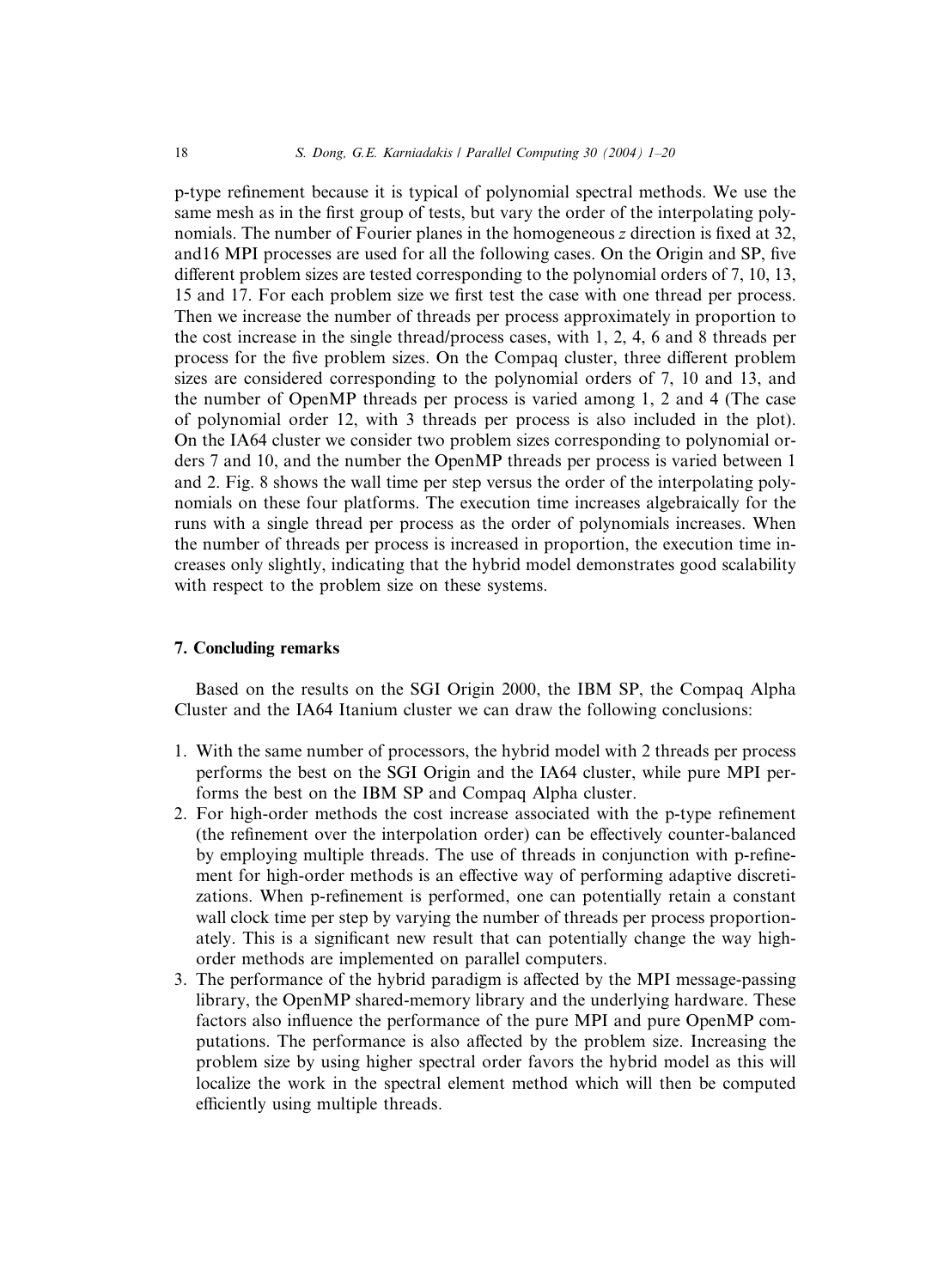

Fig. 9. Overheads of OpenMP parallel regions (left) and barriers (right) vs. the number of threads on IA64 cluster and SGI Origin 2000, IBM SP3, and Compaq cluster. Results obtained with the OpenMP microbenchmark suite.

4. The relative performance of the hybrid paradigm and MPI is determined by the tradeoff between several factors. On the one hand, the hybrid model takes better advantage of the faster intra-node communications within the SMP nodes. Compared to pure MPI computations on the same number of processors, there are also fewer processes involved in the communications in the hybrid computations. The hybrid model reduces the number of communications and increases the message size by assembling the nodal messages into a single large one, thus reducing the network latency overhead. On the other hand, thread management overhead (creation/destruction and synchronization) can increase considerably as the number of threads increases. Fig. 9 shows the overheads of OpenMP parallel region (left) and OpenMP barrier (right) measured with the OpenMP Micro-Benchmark [15] on the four platforms we benchmarked. The OpenMP overheads vary with respect to the platform, and increase with respect to the number of threads. Another unfavorable factor is that multiple threads within a node compete for the available memory bandwidth. When a large number of threads are deployed within the node these overheads and the memory bandwidth contention can potentially overwhelm the aforementioned benefits. This is why some systems do not exhibit superior performance of the hybrid model relative to pure MPI for the same number of processors. In future systems a factor of 5 to 10 in bandwidth increase is expected. This, together with new OpenMP libraries with low overheads, would influence favorably the hybrid model developed here.

# Acknowledgements

The authors would like to thank Dr. Constantinos Evangelinos at MIT for his help on the thread-safety of the Veclib and many useful discussions. The assistance